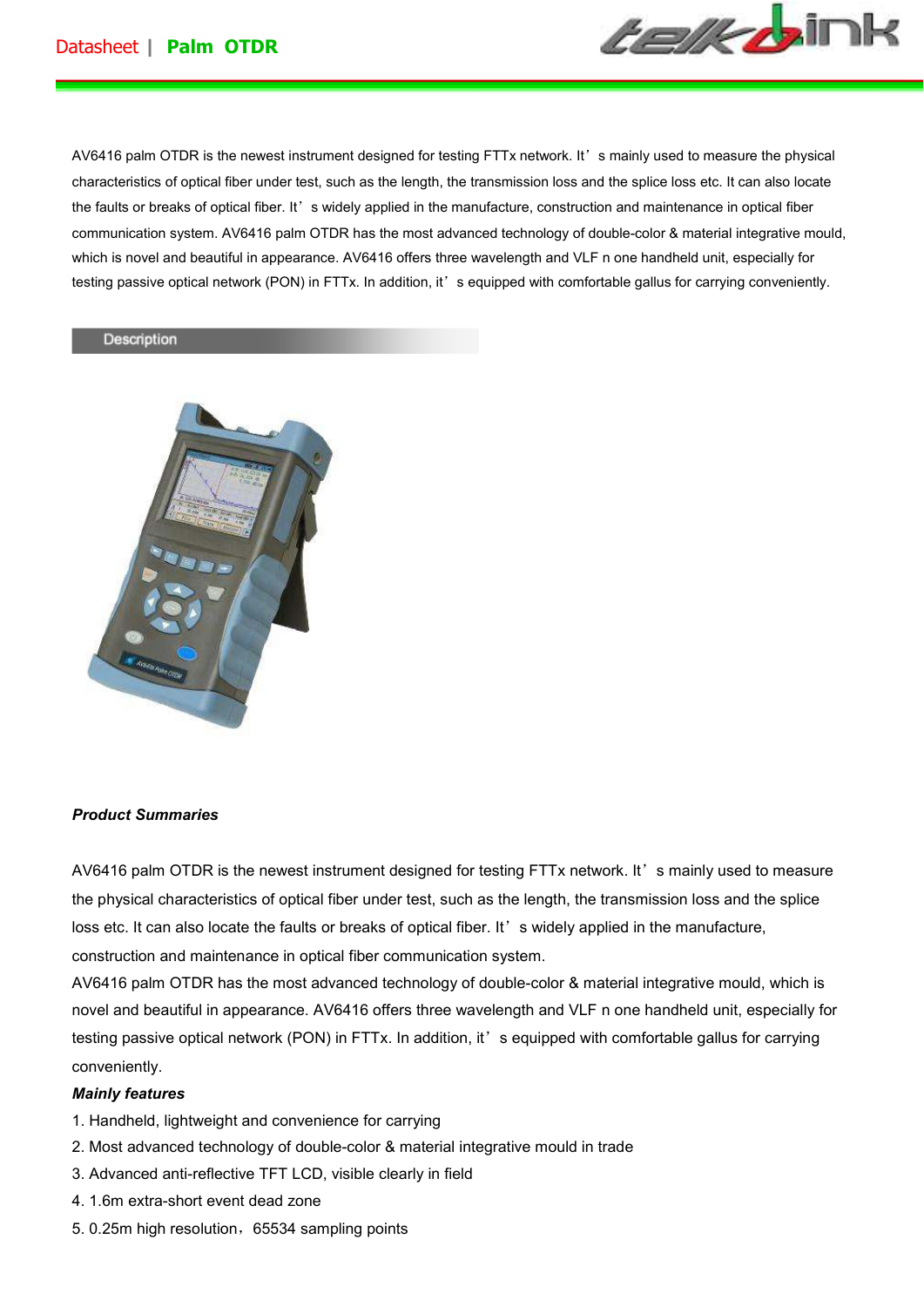- 6. Fast auto measurement, one-button operating
- 7. Double USB interfaces, supporting USB stick and direct cable download to PC via ActiveSync
- 8. Supporting Bellcore GR196 file format in writing or reading
- 9. Function of intelligent indicating of remaining capacity of battery and warning if the voltage of battery is low
- 10. WinCE operation system, double operating interface of Chinese and English
- 11. Built-in lithium battery with high capacity for over 10 hours of operating life
- 12. Visible fault locating (VFL)
- 13. Universal FC/PC, FC/SC, FC/ST connector type, it' s convenient for surface cleaning
- 14. Unique function of updating system on-line, returning to factory is unnecessary

# *Extra-short event dead zone*

AV6416 palm OTDR has extra-short event dead zone, which is suitable for testing short optical fiber and pigtail optical fiber.





# **1. High-speed auto measurement**

The function of auto measurement of AV6416 palm OTDR makes it unnecessary to operator to know about the further details of operating. Simply connect the fiber, press **[** 

Start】, then the result is displayed in a few seconds, you can view the trace and event table.



# **2. High-speed auto analyzation**

 AV6416 can search and locate the events and faults in trace rapidly and precisely, and then lists all events in even table, so it's very useful to maintainers to improving efficiency and it's unnecessary to know about the relative background knowledge.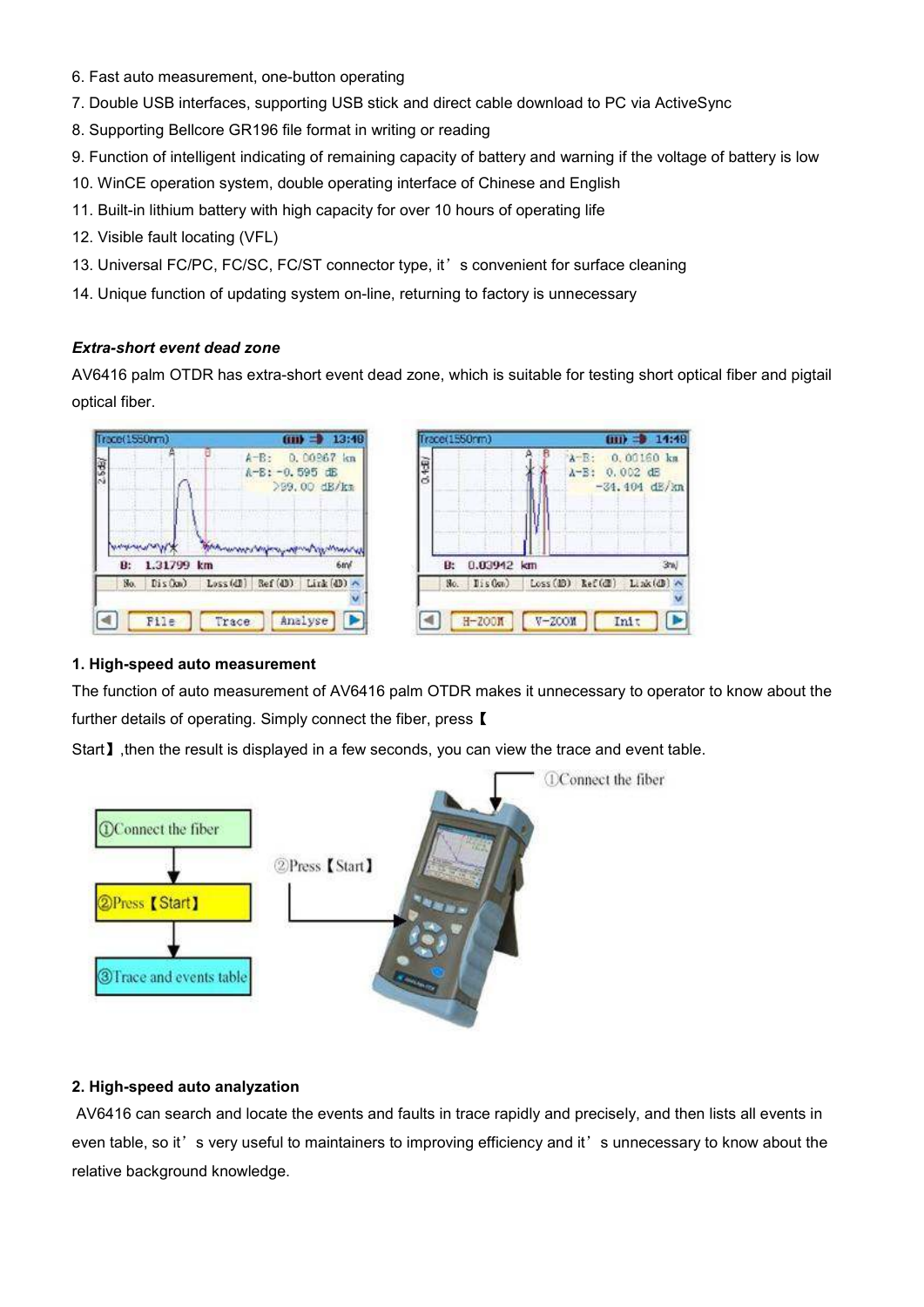

## **3. Strong file management**

AV6416 offers powerful function of file management. Besides saving, browsing or deleting files to or from USB stick and built-in memory, it can be connected to laser or inkjet printer based on PCL language, and the testing report can be printed rapidly and easily. In addition, AV6416 can communicate with PC using ActiveSync via USB cable, through which the files can be translated rapidly.





File management and transmission

# **4. Convenient VFL**

The built-in 650nm visual fault location is ideal for easily identifying bad splice, bad connector, break or macro bend.

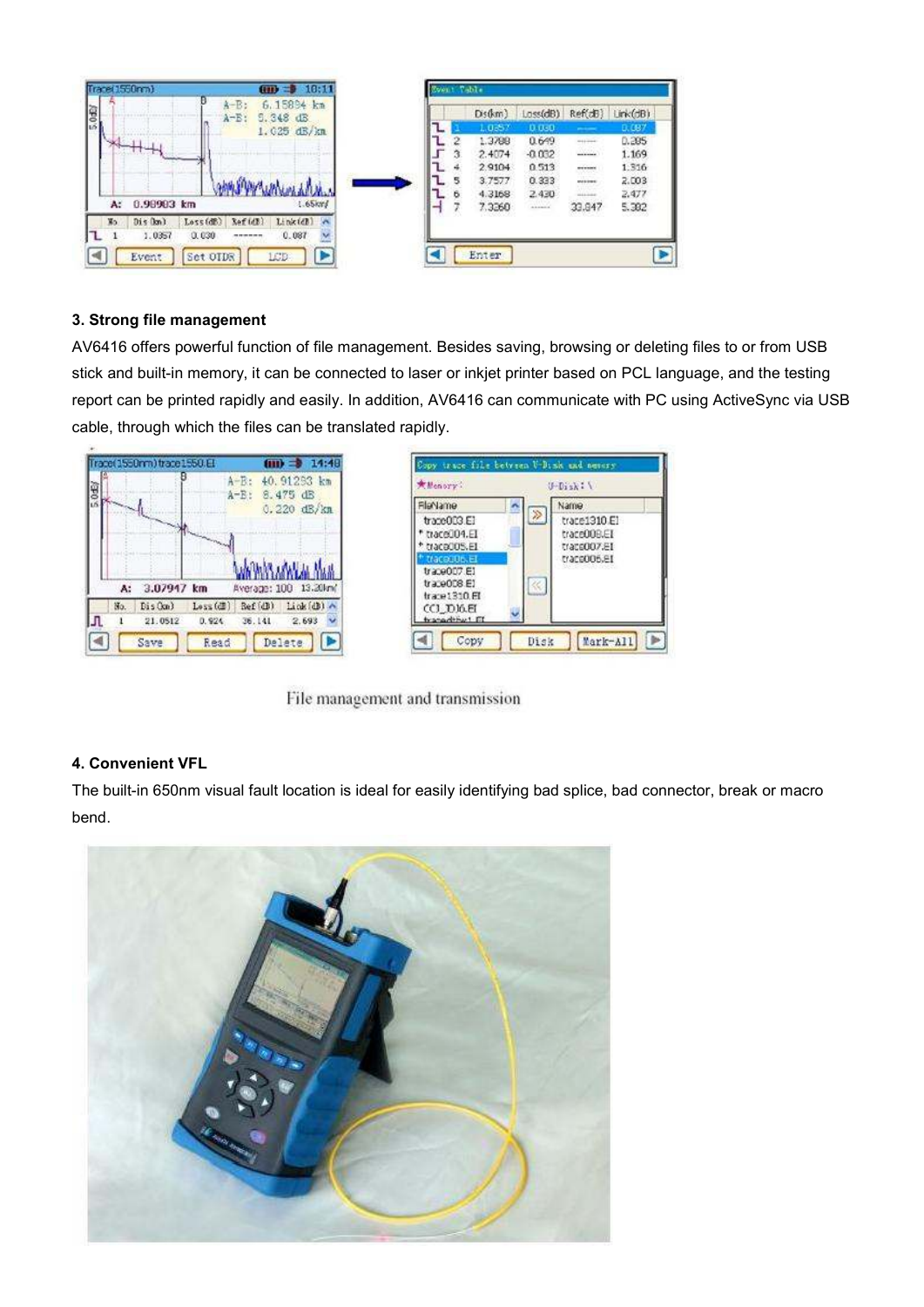## **5. Application**



AV6416 Palm OTDR is mainly used to measure FTTx network, it provides a low cost solution for users. AV6416 offers three measuring modes: manual mode (including real time mode and average mode), auto mode and dead zone mode.

Manual measurement mode: manual mode is suitable for skilled operator who is familiar with the instrument. In this measurement mode, to get more accurate results, real-time mode or average mode can be selected if necessary.

In real-time mode, the dynamic changes of fiber chain can be detected timely, it is very useful when you need to observe the effect and process of fiber being spliced or connected.

In average measurement mode, the noise in trace can be suppressed, and the SNR (signal noise ratio)is improved, therefore, the result is more accurate. In fact, the more average times are executed, the more noise in trace is suppressed, and the longer time is spent for signal processing.In practice, the average times should be set properly according to necessity.

Auto measurement mode: the optimized measurement conditions are set automatically, it' s unnecessary to operator to know about the complicated background knowledge and the further details of operating. In this mode, the more accurate results can be gained when proper average times are set, but it will increase the time of signal processing.

Dead zone mode: this mode is suitable for testing optical fiber with short distance and the optimized settings of distance range, pulse width and attenuator can be executed automatically. To get the best result, the terminal return loss should be guaranteed less than -40dB.

#### *Specifications*

| <b>Main Specifications</b> |                                |
|----------------------------|--------------------------------|
| Dynamic Range1             | $1310$ nm/1550nm +20nm 28/26dB |
| Event Dead Zone            | l≲1.6m                         |
| Applicable Fiber           | Single-mode                    |
| Distance Range             | 4, 8, 16, 32, 64, 128, 256km   |